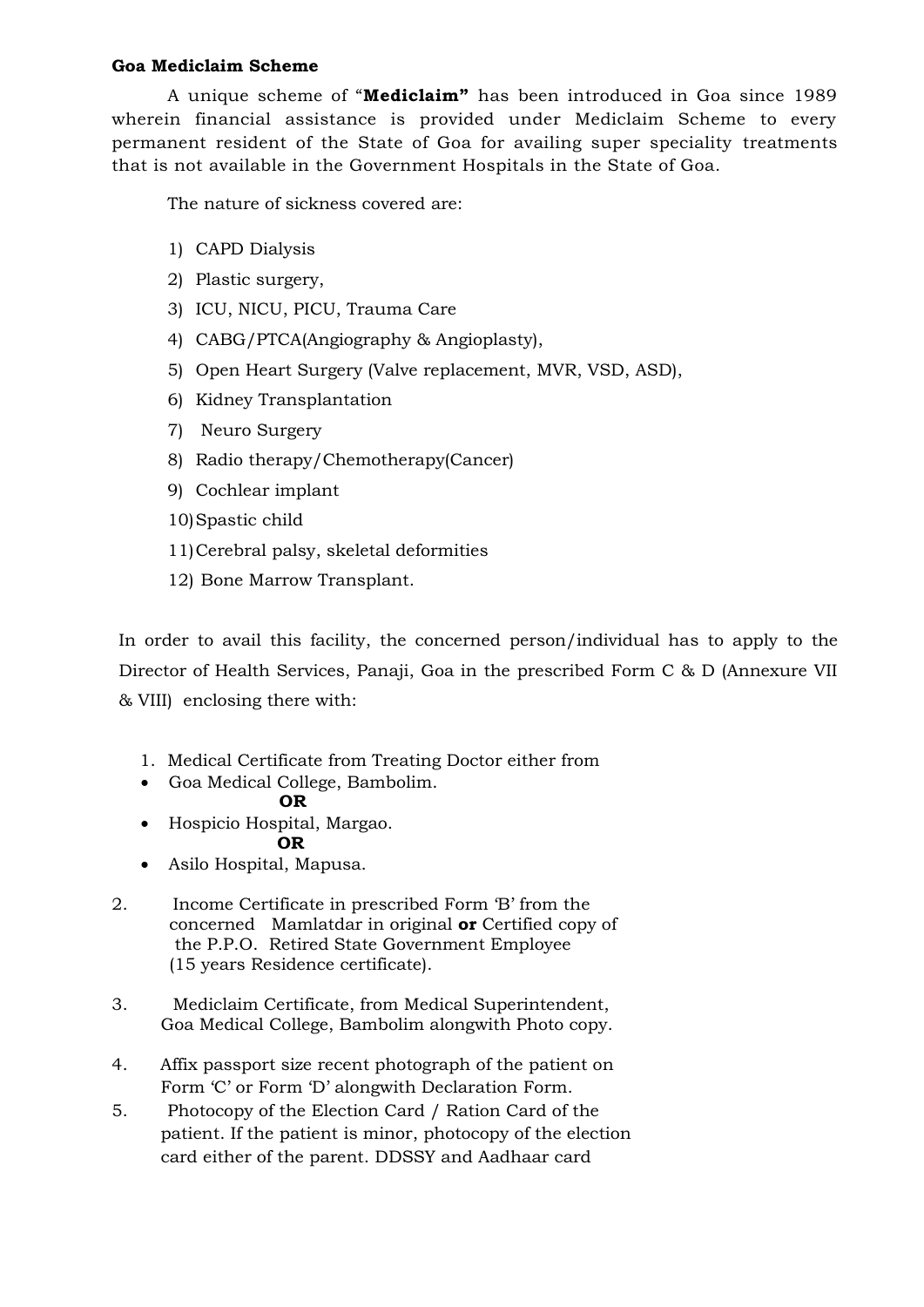Mediclaim certificate will be issued by the Medical Superintendent, Goa Medical College (GMC), Bambolim on the recommendation of the concerned Unit Head of the Department of GMC or the Sr. Consultant of District Hospitals either at Mapusa or Margao attached to the Directorate of Health Services after ascertaining that the particular case cannot be treated at the Government Hospital in the State of Goa including GMC. Based on this certificate, Director of Health Services, Panaji-Goa will issue a letter authorizing the concerned Hospital to render required Medical treatment to the said patient for the relevant procedure within the monetary limit specified in the said authority letter under Goa Mediclaim Scheme.

In case any patient has gone to recognized institute outside Goa for treatment which is not available in Government Hospitals in Goa, without Mediclaim Certificate, he shall apply directly to the Director of Health Services, Panaji Goa along with relevant documents/papers. The amount of Mediclaim facility is up to Rs.3.00 lakhs in case of Open Heart Surgery; Kidney transplants, Nuero Surgery including medicines for post operative care. However maximum limit for Cancer is up to Rs.5.00 lakhs and Rs.8.00lakh for Bone Marrow transplant disease.

The patients can avail the super speciality Medical treatment under this scheme in any of the following recognized hospitals in Goa State or outside Goa State.

For the patient taking treatment in Goa Medical College for Cancer/Total Hip/Knee replacement, the cost of drug/medicines, chemotherapy is reimbursable to the patient up to the maximum extent of 60 per cent of the amount admissible, for the relevant procedure, under the Goa Mediclaim Scheme.

## **In the State of Goa**

- 1. Chodankar Nursing Home, Porvorim.
- 2. Manipal Goa Cancer & Gen. Hosp., Dona Paula
- 3. Apollo Victor Hospital, Margao
- 4. Gomantak Ayurvedic Mahavidyalaya, Shiroda, Goa
- 5. V.M. Salgaonkar Medical Research Centre, Vasco
- 6. Grace Intensive Cardiac Centre and General Hospital, Margao
- 7. Campal Clinic, Panaji
- 8. Gauns Child Care Hospital, Mapusa
- 9. Vision Multispeciality Hospital, Mapusa
- 10.Vintage Hospital and Medical Research Centre Pvt. Ltd, St. Inez,Panaji-Goa
- 11.Usgaonkar's Children Hospital and NICU, Ponda
- 12.R.G. Stone Hospital, Porvorim Goa
- 13.Savoikar Clinic and Nursing Home, Ponda
- 14.Classic hospital, Margao
- 15.Vishwa Sanjivani Health Centre, Multispeciality hospital, Vasco-da-Gama
- 16.Royal hospital, Margao